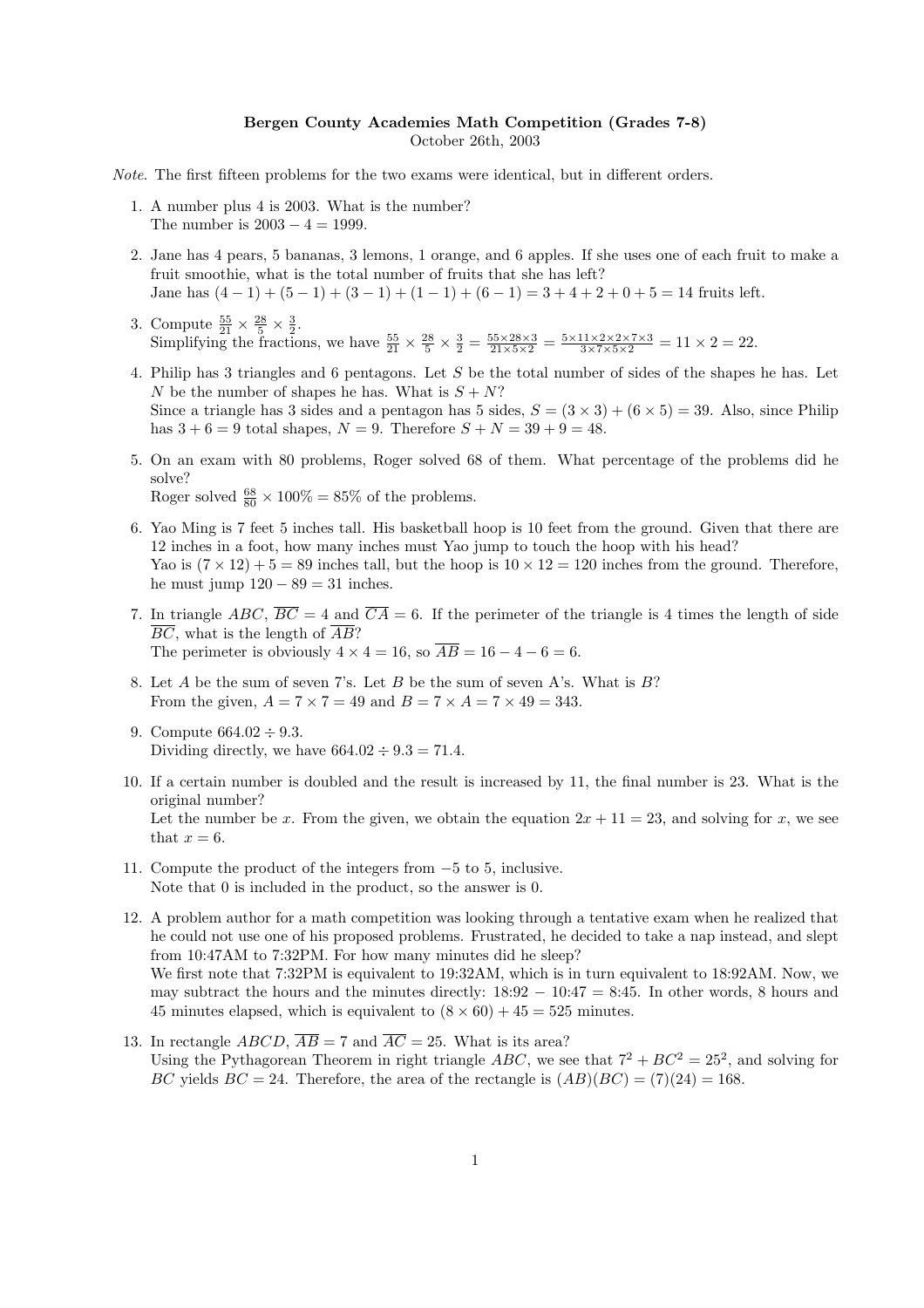14. Evaluate  $\frac{100-99+98-97+\cdots+4-3+2-1}{1-2+3-4+\cdots+97-98+99-100}$ .

First Solution. We can immediately obtain the answer by noting that the denominator is equivalent to the numerator, only with each sign changed. This implies that the denominator is equal to the negative of the numerator, so the answer is −1.

Second Solution. We compute the numerator first. Group the numbers into 50 pairs:  $(100 - 99) +$  $(98–97) + (96-95) + \cdots + (4-3) + (2-1)$ , and note that the quantity inside each pair of parentheses is equal to 1. Therefore, the numerator is equal to 50. Similarly, group the denominator into 50 pairs:  $(1-2) + (3-4) + (5-6) + \cdots + (97-98) + (99-100)$ . Since the quantity inside each pair of parentheses is equal to  $-1$ , the denominator is equal to  $-50$ . Therefore, the answer is  $\frac{50}{-50} = -1$ .

15. What is the area of a square in square feet, if each of its diagonals is 4 feet long? First Solution. Label the square ABCD, and let its side have length s. Applying the Pythagorean Theorem in right triangle ABC, we have  $s^2 + s^2 = 4^2$ , or  $s^2 = 8$ . Since the area is equal to  $s^2$ , the answer is 8. Second Solution. Regard the square as a rhombus with diagonals whose lengths are both 4. The area of

a rhombus is equal to half the product of its diagonals, so the area of the square is simply  $\frac{1}{2}(4)(4) = 8$ .

- 16. A lazy student used the approximation  $\pi = \frac{22}{7}$  to calculate the circumference of a given circle. If his answer was 6, what was the radius of the circle? The circumference c of a circle with radius r can be obtained using the formula  $c = 2\pi r$ . Substituting the given values yields the equation  $6 = 2 \cdot \frac{22}{7} \cdot r$ , and solving for r, we have  $r = \frac{21}{22}$ .
- 17. Find the largest divisor of 2800 that is a perfect square. *First Solution.* Since 2800 is obviously divisible by 100, a perfect square, we write  $2800 = 100 \times 28$ . It now suffices to find the largest square factor of 28, which is 4. Thus, the answer is  $100 \times 4 = 400$ . Second Solution. We first write 2800 as the product of primes. (In other words, we prime factorize it.) Now note that in the factorization  $2800 = 2^4 \times 5^2 \times 7$ , the prime 2 occurs four times and the prime 5 occurs two times. In the *prime factorization* of any perfect square, each prime must occur an even number of times. Therefore, the largest square factor that divides 2800 must be  $2^4 \times 5^2 = 400$ .
- 18. How many multiples of 17 are there between 23 and 227? First Solution. Simply count by 17's. The multiples of 17 begin 17, 34, 51, 68, 85, 102, 119, 136, 153, 170, 187, 204, 221, 238, and etc. Therefore, there are 12 multiples of 17 between 23 and 227. Second Solution. Note that  $23 \div 17 = 1.35...$  so  $23 = 17 \times 1.35...$  Also,  $227 \div 17 = 13.35...$  so  $227 = 17 \times 13.35...$  The multiples of 17 between those two numbers are  $17 \times 2$ ,  $17 \times 3$ ,  $17 \times 4$ , ...,  $17 \times 12$ , and  $17 \times 13$ , so there are 12 of them. *Note.* In general, the number of positive multiples of n, greater than a and less than or equal to b, is

 $\lfloor \frac{b}{n} \rfloor - \lfloor \frac{a}{n} \rfloor$ , where  $\lfloor x \rfloor$  denotes the greatest integer less than or equal to x.

- 19. Two angles are supplementary, and one angle is 9 times as large as the other. What is the number of degrees in the measure of the larger angle? Let the measure of the larger angle be x, so the smaller angle is  $\frac{x}{9}$ . Since the two angles are supplementary,  $x + \frac{x}{9} = 180$ , or  $\frac{10}{9}x = 180$ . Therefore,  $x = 180 \cdot \frac{9}{10} = 162$ , so the answer is  $162^{\circ}$ .
- 20. How many positive whole numbers less than 100 are divisible by 3, but not by 2? The multiples of 3 less than 100 are 3, 6, 9, 12, ..., 93, 96, and 99. Since  $99 = 3 \times 33$ , there are 33 of them. However, we want only the multiples of 3 that are not even. In other words, we need to take out all the multiples of 6 from our count. The multiples of 6 less than 100 are 6, 12, 18, 24, ..., 84, 90, and 96. Since  $96 = 6 \times 16$ , there are 16 of them. Therefore, the answer is  $33 - 16 = 17$ .
- 21. The surface area and the volume of a cube are numerically equal. Find the cube's volume. Let s be the length of an edge of the cube. Then, the surface area of the cube is  $6s^2$ , and the volume of the cube is  $s^3$ . Setting these two quantities equal, we have the equation  $6s^2 = s^3$ , and dividing both sides by  $s^2$  yields  $6 = s$ . Therefore, the cube's volume is  $s^3 = 6^3 = 216$ .
- 22. Given that  $|3 a| = 2$ , compute the sum of all possible values of a. For the absolute value of a given number to be 2, that number must be either 2 or  $-2$ . Therefore,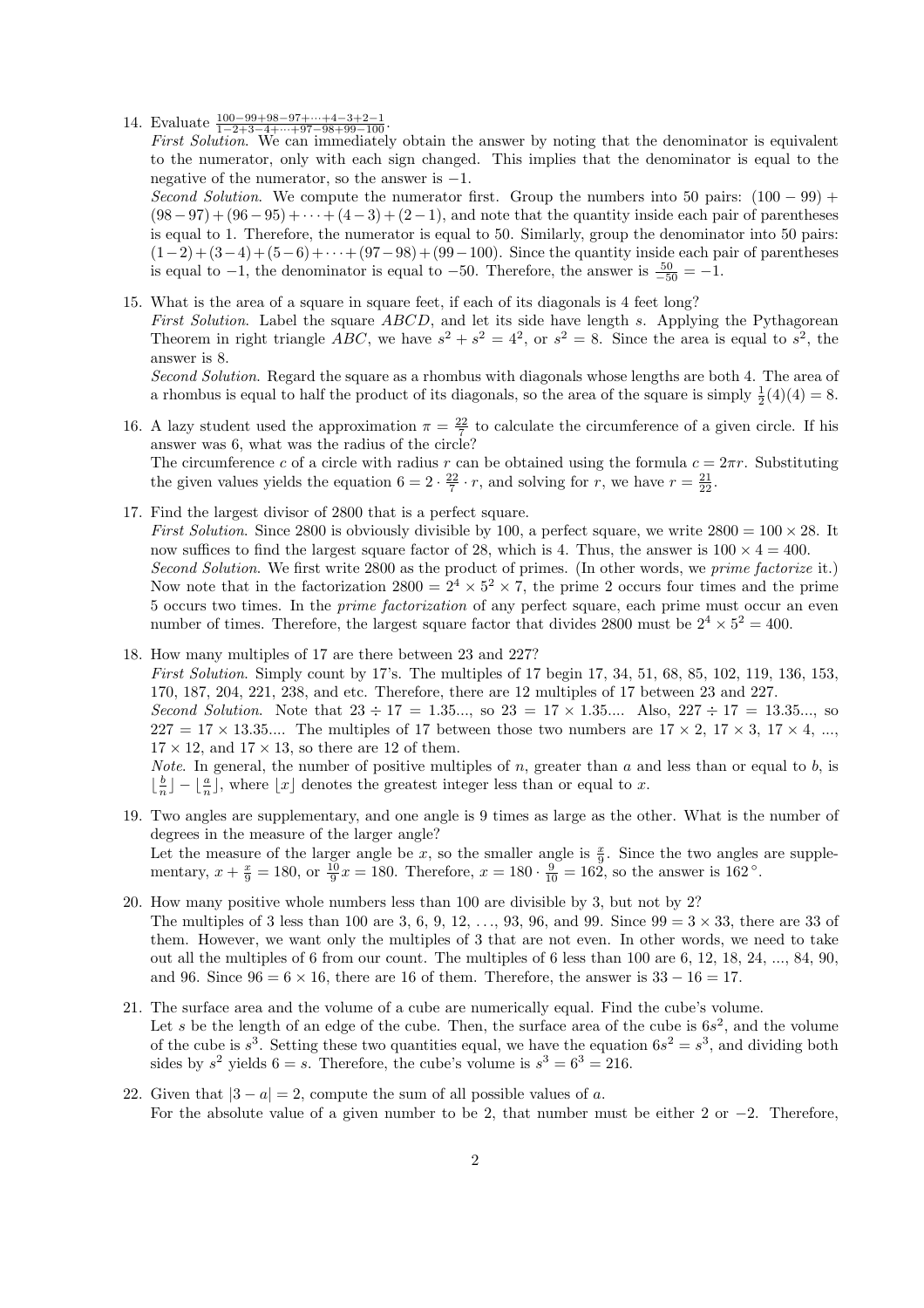we simply need to solve the equations  $3 - a = 2$  and  $3 - a = -2$ , and obtain  $a = 1$  and  $a = 5$  as the possible values of a satisfying the given equation. Therefore, the answer is  $1 + 5 = 6$ .

23. Let ABCD be a square with side length 8. A second square  $A_1B_1C_1D_1$  is formed by joining the midpoints of  $\overline{AB}$ ,  $\overline{BC}$ ,  $\overline{CD}$ , and  $\overline{DA}$ . A third square  $A_2B_2C_2D_2$  is formed in the same way from  $A_1B_1C_1D_1$ , and a fourth square  $A_3B_3C_3D_3$  from  $A_2B_2C_2D_2$ . Find the sum of the areas of these four squares.

Note that each square we produce has half the area of its predecessor. Since the area of ABCD is  $8 \times 8 = 64$ , the area of  $A_1B_1C_1D_1$  is 32, the area of  $A_2B_2C_2D_2$  is 16, and the area of  $A_3B_3C_3D_3$  is 8. Therefore, the answer is  $64 + 32 + 16 + 8 = 120$ .

- 24. If  $a + b = 13$ ,  $b + c = 14$ ,  $c + a = 15$ , find the value of c. *First Solution.* Add the three equations to obtain  $2a + 2b + 2c = 42$ , or  $a + b + c = 21$ . Now subtract the first given equation from this to obtain  $c = 8$ . Second Solution. From the second equation, we have  $b = 14 - c$ , and from the third equation, we have  $a = 15 - c$ . Substituting these into the first equation, we have  $(15 - c) + (14 - c) = 13$ , and solving for c yields  $c = 8$ . Note. The trick used in the first solution is a very famous one. Exploiting symmetry in general is a useful tactic.
- 25. Two positive whole numbers differ by 3. The sum of their squares is 117. Find the larger of the two numbers.

First Solution. Let the larger number be x. Then, the given implies that  $x^2 + (x - 3)^2 = 117$ . Simplifying, we have  $2x^2 - 6x + 9 = 117$ , or  $x^2 - 3x - 54 = 0$ . Factoring this expression yields  $(x+6)(x-9) = 0$ , and since x is positive, we must have  $x = 9$ .

Second Solution. We can also use trial and error. Try 5 and 8, and note that  $5^2 + 8^2 = 25 + 64 = 89$ , which is smaller than 117. Then, try 6 and 9, and note that  $6^2 + 9^2 = 36 + 81 = 117$ , which works. Therefore, the answer is 9.

Note. For this particular problem, trial and error is a faster method than solving it algebraically because it was given that the two numbers are natural, and the sum of their squares was relatively small.

- 26. Given that  $5^3 + 5^3 + 5^3 + 5^3 + 5^3 = 5^J$  and  $3^2 + 3^2 + 3^2 = 3^N$ , what is the value of  $J^N$ ? Clearly,  $5^3 + 5^3 + 5^3 + 5^3 + 5^3 = 5 \times (5^3) = 5^4$ , so  $J = 4$ . Similarly,  $3^2 + 3^2 + 3^2 = 3 \times (3^2) = 3^3$ , so  $N = 3$ . Therefore,  $J^N = 4^3 = 64$ .
- 27. A pair of positive integers  $a$  and  $b$  is such that their greatest common divisor is 5 and their least common multiple is 55. Find the smallest possible value of  $a + b$ . Clearly, a and b are both multiples of 5, and at least one of them must be a multiple of 11 as well. Then, the smallest possible value of  $a + b$  obviously occurs when one is equal to 5 and the other equal to 55, and thus, the answer is  $5 + 55 = 60$ .
- 28. How many of the positive divisors of 120 are divisible by 4? The number of divisors of 120 divisible by 4 is equal to the number of divisors of 30. (This is because if  $4n$  divides 120, n clearly divides 30, and vice versa.) The divisors of 30 are 1, 2, 3, 5, 6, 10, 15, and 30, so the answer is 8.
- 29. How many three-digit numbers are perfect squares? First, note that  $31^2 = 961$  and  $32^2 = 1,024$ . Therefore, the three-digit perfect squares are  $10^2, 11^2,$  $12^2, ..., 30^2,$  and  $31^2$ , so the answer is 22.
- 30. Calculate  $1 + 3 + 5 + \cdots + 195 + 197 + 199$ . We can write the sum in pairs:  $(1+199) + (3+197) + (5+195) + \cdots + (97+103) + (99+101)$ . Since there are 50 pairs, and each pair adds up to 200, the answer is  $50 \times 200 = 10,000$ . *Note.* Using this logic, one can prove that the sum of the first n odd positive integers is  $n^2$ .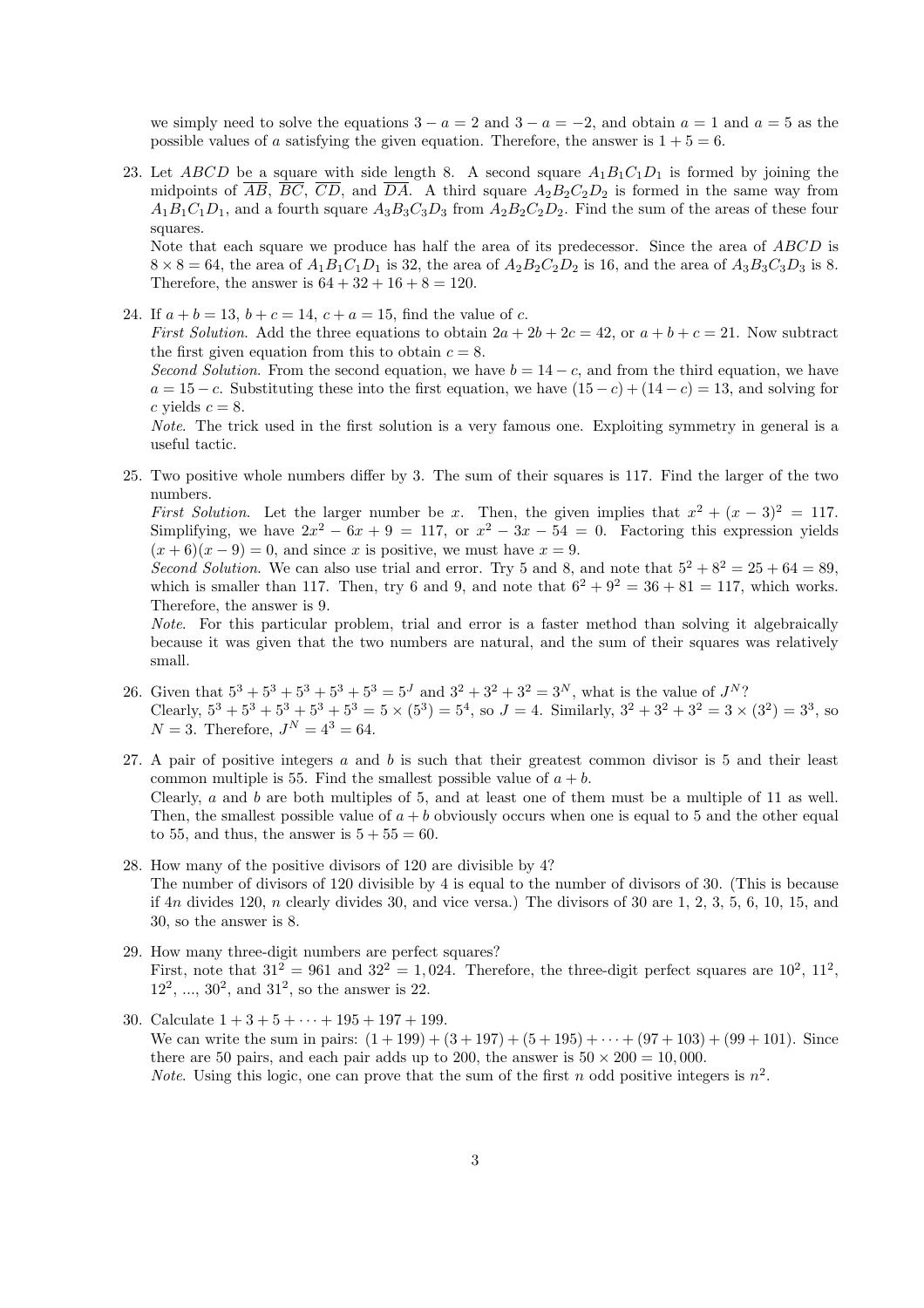31. The ages of Mr. and Mrs. Fibonacci are both two-digit numbers. If Mr. Fibonacci's age can be formed by reversing the digits of Mrs. Fibonacci's age, find the smallest possible positive difference between their ages.

Let the tens digit of Mr. Fibonacci's age be x and the ones digit be y. Then Mr. Fibonacci's age is  $10x + y$ , whereas Mrs. Fibonacci's age if  $10y + x$ . Therefore, the difference between their ages is  $(10x + y) - (10y + x) = 9x - 9y = 9(x - y)$ . Since x and y are digits, the minimal positive value of  $x - y$  is 1. Therefore, the smallest possible difference between their ages is  $9 \times 1 = 9$ .

Note. There are several possible ways to achieve this minimal difference. For instance, Mr. Fibonacci can be 32 and Mrs. Fibonacci can be 23, or Mr. Fibonacci can be 89 and Mrs. Fibonacci can be 98.

- 32. Let N be the product of the first nine multiples of 19 (i.e.  $N = 19 \times 38 \times 57 \times \cdots \times 152 \times 171$ ). What is the last digit of N? The last digit of a number is 0 if and only if the number is divisible by 10. Note that  $19 \times 2$  and  $19 \times 5$ both appear in N, so N is clearly divisible by 10. Therefore, the answer is 0.
- 33. If two spheres have radii of 2 and 6, what is the ratio of the volume of the larger sphere to the volume of the smaller sphere?

Let us look at the general problem of computing the ratio of the volumes of spheres with radii  $a$  and  $b$ . Since the volume V of a sphere with radius r can be obtained using  $V = \frac{4}{3}\pi r^3$ , we see that the desired ratio equals  $\frac{4}{3}\pi a^3 \div \frac{4}{3}\pi b^3 = (\frac{a}{b})^3$ . Substituting  $a = 6$  and  $b = 2$  yields the answer  $(\frac{6}{2})^3 = 27$ .

Note. This solution can actually be generalized to any two similar, three-dimensional figures. The ratio of the volumes of such figures equals the cube of the ratio of similarity. One can also show that the ratio of the areas of two similar, two-dimensional figures is equal to the square of the ratio of similarity.

34. If a, b, and c are nonzero numbers satisfying  $3a = 4b$  and  $5b = 6c$ , what is  $\frac{c}{a+b}$ ?

*First Solution.* From the given, we have  $a = \frac{4}{3}b$  and  $b = \frac{6}{5}c$ . Substituting the second into the first, we also have  $a = \frac{4}{3} \cdot \frac{6}{5}c = \frac{8}{5}c$ . Therefore,  $a + b = \frac{8}{5}c + \frac{6}{5}c = \frac{14}{5}c$ , so  $\frac{c}{a+b} = \frac{5}{14}$ .

Second Solution. A cheap way of solving such a problem is as follows. We first let a be any nonzero value; for instance, let  $a = 1$ . Substituting this into the first given equation yields  $3 = 4b$ , or  $b = \frac{3}{4}$ . Now, substituting this into the second given equation yields  $3 \times \frac{5}{4} = 6c$ , or  $c = \frac{5}{8}$ . Then,  $\frac{c}{a+b} =$  $\frac{5}{8} \div (1 + \frac{3}{4}) = \frac{5}{8} \div \frac{7}{4} = \frac{5}{14}.$ 

Note. The second solution displays a powerful problem solving technique: substituting numbers. Sometimes, if a problem implies the existence of an answer, simply plug in numbers to *force* the answer without really establishing it.

- 35. Point X is 210 miles from point Y. Car A starts at X and drives towards Y at 40 mph. Car B starts at Y and drives towards  $X$  at 50 mph. If both cars start at noon, at what time will they meet? Assume that  $t$  hours later, the cars meet at point  $P$ . This implies that the distance from point  $X$  to point P is  $40t$  miles, and that the distance from point Y to point P is  $50t$  miles. Since the distance between X and Y is 210 miles, we must have  $40t + 50t = 210$ , or  $t = \frac{210}{90} = \frac{7}{3}$  hours. Since  $\frac{7}{3}$  hours is equal to  $\frac{7}{3} \times 60 = 140$  minutes, or 2 hours and 20 minutes, the cars must meet at 2:20PM.
- 36. A slice of pizza costs \$1. A pie, which is composed of 8 slices, costs \$6. Bob buys individual slices and pies so that he has 78 total slices. If he has to pay \$62, how many slices does he buy individually? Assume that Bob bought  $x$  individual slices. Since he has a total of 78 slices, he must have bought  $\frac{78-x}{8}$  pies. Calculating the price of his purchases, we have the equation  $(x \times 1) + (\frac{78-x}{8} \times 6) = 62$ , or  $x + \frac{3}{4} \cdot (78 - x) = 62$ . Multiply both sides by 4 to clear fractions:  $4x + 3(78 - x) = 248$ . Simplifying yields  $4x + 234 - 3x = 248$ , or  $x = 14$ . Therefore, he bought 14 individual slices.
- 37. If  $A + B =$ √ 8 and  $A - B =$ √ 5, what is  $A \times B$ ? First Solution. Square both sides of both equations to obtain  $A^2+2AB+B^2=8$  and  $A^2-2AB+B^2=5$ . Now subtracting the second one from the first yields  $4AB = 3$ , or  $AB = \frac{3}{4}$ . Second Solution. Adding the two given equations yields  $2A =$  $\sqrt{8}+\sqrt{5}$ , or  $A=\frac{\sqrt{8}+\sqrt{5}}{2}$ . Subtracting the 2 second from the first yields  $2B =$ √  $\overline{8}$   $-$ √ 5, or  $B = \frac{\sqrt{8}-\sqrt{5}}{2}$ . Therefore,  $AB = \frac{(\sqrt{8}+\sqrt{5})(\sqrt{8}-\sqrt{5})}{4}$  $\frac{10(x^{8}-y^{5})}{4}$ . Using the fact that  $(x+y)(x-y) = x^2 - y^2$ , we see that  $(\sqrt{8} + \sqrt{5})(\sqrt{8} \sqrt{5}$ ) =  $(\sqrt{8})^2 - (\sqrt{5})^2 = 8 - 5 = 3,$ so  $AB = \frac{3}{4}$ .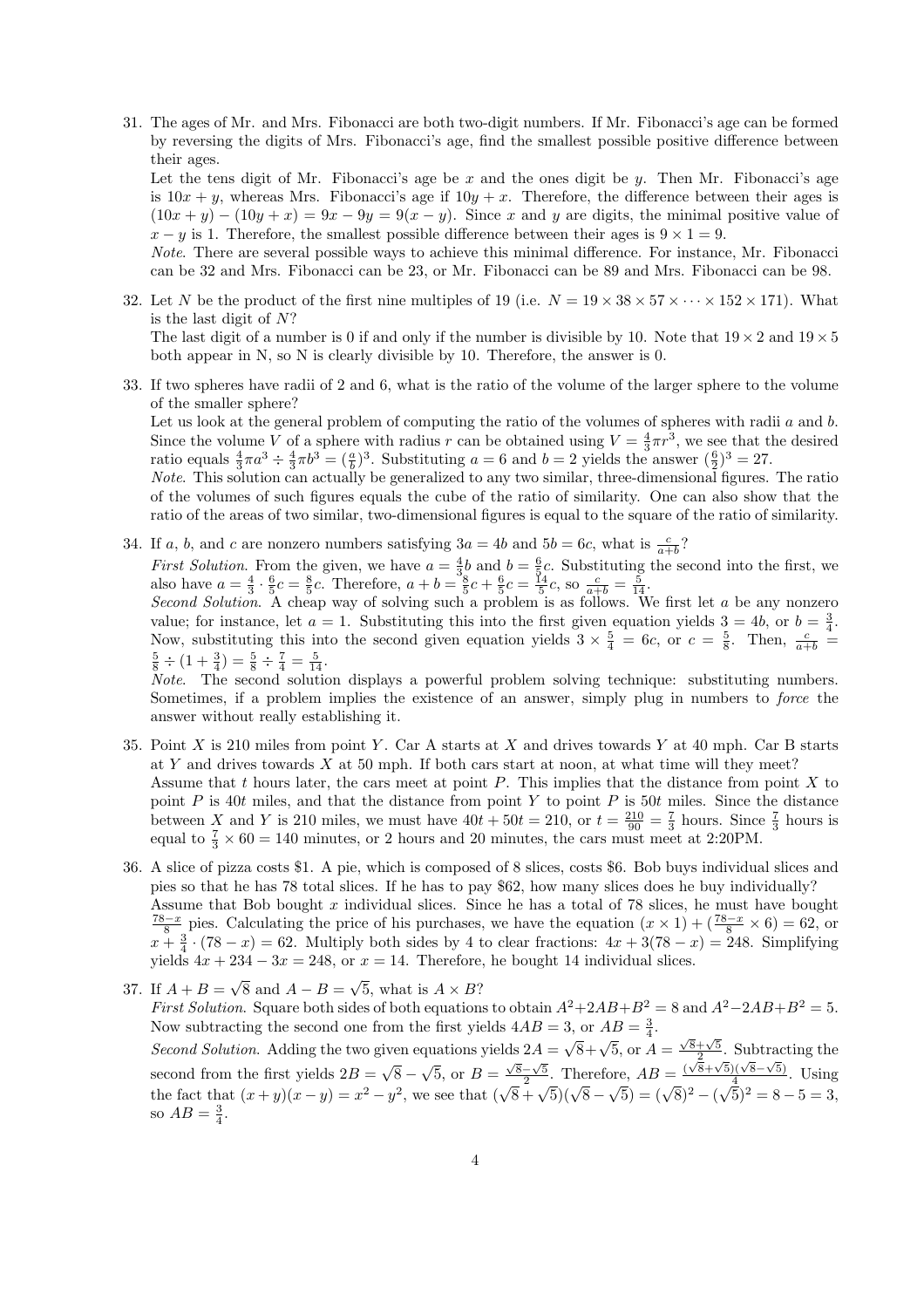- 38. Let ABCD be a rectangle with  $\overline{AB} = 20$  and  $\overline{BC} = 6$ . Let P be the point such that P is 12 units away from  $\overline{DA}$  and 5 units away from  $\overline{CD}$ . What is the area of quadrilateral APCD? Since triangle  $APD$  has area  $\frac{1}{2} \times 6 \times 12 = 36$  and triangle  $DPC$  has area  $\frac{1}{2} \times 20 \times 5 = 50$ , the area of quadrilateral  $APCD$  is  $36 + 50 = 86$ .
- 39. What is the 100th digit after the decimal point when  $\frac{1}{7}$  is written in decimal form? Actually carrying out the division  $1 \div 7$ , we can compute that  $\frac{1}{7} = 0.142857142857142857...$ , and note that the digits 142857 continue to repeat itself after the decimal point. Therefore, the 100th digit after the decimal point will be 8. Note. Every rational number (the quotient of two integers) expressed as a decimal repeats indefinitely

like the above example.

40. Simplify  $\frac{1}{1\cdot2} + \frac{1}{2\cdot3} + \frac{1}{3\cdot4} + \frac{1}{4\cdot5} + \frac{1}{5\cdot6} + \frac{1}{6\cdot7}$  in lowest terms. First Solution. It is easy to establish that  $\frac{1}{n(n+1)} = \frac{1}{n} - \frac{1}{n+1}$ . (Simplify the right side using a common denominator.) Therefore, the given expression is equivalent to  $(\frac{1}{1} - \frac{1}{2}) + (\frac{1}{2} - \frac{1}{3}) + (\frac{1}{3} - \frac{1}{4}) + (\frac{1}{4} - \frac{1}{5}) +$  $\left(\frac{1}{5} - \frac{1}{6}\right) + \left(\frac{1}{6} - \frac{1}{7}\right) = \frac{1}{1} - \frac{1}{7} = \frac{6}{7}.$ Second Solution. We can also calculate the sum directly, though this method is more time-consuming.

First, we need a common denominator for all of the given fractions, so we must compute the least common multiple of the numbers 1, 2, 3,  $\dots$ , 7. This number should be divisible by 2 at least 2 times, divisible by 3 at least once, divisible by 5 at least once, and divisible by 7 at least once. Therefore, the desired denominator is  $2^2 \times 3 \times 5 \times 7 = 420$ . Now, we can evaluate the expression:<br>  $\frac{1}{1\cdot 2} + \frac{1}{2\cdot 3} + \frac{1}{3\cdot 4} + \frac{1}{4\cdot 5} + \frac{1}{5\cdot 6} + \frac{1}{6\cdot 7} = \frac{210}{420} + \frac{70}{420} + \frac{35}{420} + \frac{21}{420} + \frac{$ 

41. A circle has a diameter of 376, 216 inches. Using the approximation  $\pi = 3.14$ , compute the ratio of the circle's area, in square inches, to its circumference, in inches. The area A and the circumference c of a circle with radius r can be expressed by the formulas  $A = \pi r^2$ and  $c = 2\pi r$ , so the ratio of the area to the circumference is equal to  $\frac{A}{c} = \frac{\pi r^2}{2\pi r} = \frac{r}{2}$ . Since  $2r = 376, 216$ , we have  $r = 188, 108$ , and substituting this into the aforementioned expression, we see that the answer is  $\frac{r}{2} = \frac{188108}{2} = 94,054.$ 

*Note.* The given approximation is useless, since  $\pi$  cancels out in the desired ratio.

- 42. In isosceles triangle  $ABC$ ,  $\overline{AB} = \overline{AC}$  and  $\angle BAC = 140^{\circ}$ . Point D lies on  $\overline{BC}$  such that  $\overline{AD} = \overline{BD}$ . Compute  $\angle DAC$  in degrees. Since the sum of the angles in triangle ABC is 180 $\degree$  and  $\angle ABC = \angle ACB$ , we must have  $\angle ABC =$  $\angle ACB = 20^{\circ}$ . Because triangle ADB is isosceles,  $\angle DAB = \angle DBA = 20^{\circ}$ , and  $\angle DAC = \angle BAC \angle DAB = 140^{\circ} - 20^{\circ} = 120^{\circ}.$
- 43. What are the last 2 digits of  $5^{2003}$ ? If N is any integer whose final two digits are 25, then  $N = 100x + 25$ , so  $5N = 5(100x + 25)$  $100(5x) + 125 = 100(5x + 1) + 25$ . The  $100(5x + 1)$  term obviously cannot contribute to the last 2 digits of 5N, which implies that the last two digits of 5N must be 25 as well. In other words, if N ends in 25, then  $5N$  ends in 25. Since  $5^2 = 25$  ends in 25,  $5^3$  ends in 25, and thus  $5^4$  ends in 25 also. Continuing this logic, we see that  $5^{2003}$  must end in 25 as well.
- 44. Which of the following are true, given that there may be more than one true statement: I: the square of an integer is a whole number II: if  $a \neq b$  and  $b \neq c$ , then  $a \neq c$ III: every integer has a rational inverse in multiplication IV: the square root of a positive integer is real

Statements I and IV are true. A counterexample for statement II can be obtained by letting  $a = 1$ ,  $b = 2$ , and  $c = 1$ . A counterexample (in fact, the only counterexample) for statement III is zero, which does not have an inverse in multiplication.

45. A number is *strictly decreasing* if each digit is strictly less than the digit to its left. For example, 531 and 962 are strictly decreasing, whereas 562 and 322 are not. How many integers between 100 and 600 are strictly decreasing?